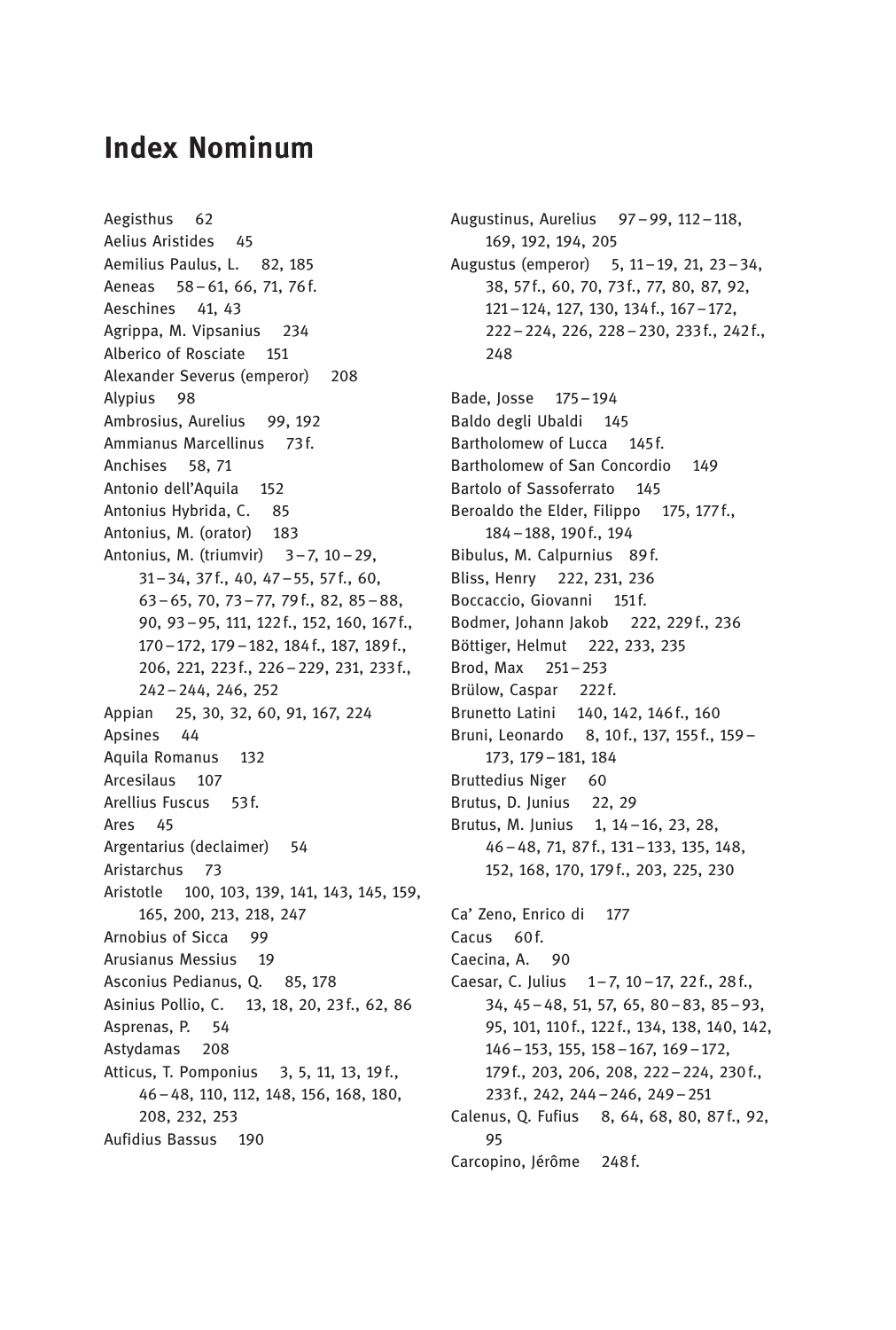Carneades 101–103, 106f. Cassius Longinus, C. 5, 23, 148, 152, 180 Catilina, L. Sergius 6, 58, 76, 82, 85, 88, 111, 142, 182, 232, 234f., 241, 245 Cato, M. Porcius (Censorius) 212f. Cato, M. Porcius (Uticensis) 51, 58, 131, 142, 204, 241, 243 Cestius Pius 53f., 184 Chiari, Pietro 222, 227 Chrysippus 101, 103–107 Cicero, M. Tullius passim Cicero, M. Tullius (son) 208, 228 Cicero, Q. Tullius 103, 146, 224, 230 Cinyras 62 Claudius Caecus, Ap. 127f. Clodia 127f. Clodius Pulcher, P. 6, 23, 65, 88, 163, 182, 232, 241 Cola di Rienzo 151 Colonna, Giovanni 148 Cornelius Severus 60 Cotta, C. Aurelius 114 Crassus, L. Licinius 101, 132, 183f., 211 Crassus, M. Licinius 57, 162f. Cratippus 207 Crébillon, Prosper Jolyot 222, 228f., 236 Cremutius Cordus, A. 60, 183, 190 Ctesiphon 41 Curio, C. Scribonius 82, 91 Dante Alighieri 148, 152 Deiotarus Philoromaios 47, 147 Deiphobus 59f., 73 Dellius, Q. 23 Demetrius of Phaleron 45 Democritus 103 Demosthenes 7, 38–50, 52, 55, 74, 189, 191f., 241 Didymus Chalcenterus 73f. Dio Cassius 1, 8, 18, 25, 29f., 64, 68, 80, 87, 89, 91f., 94f., 135, 167, 224 Diodorus Cronus 103 Dolabella, P. Cornelius 23, 242 Donatus 57, 62–65 Drances 12, 57, 62, 66–72, 76f., 82 Drumann, Wilhelm 245–249, 254

Empedocles 103 Epaminondas 185 Epictetus 97, 202 Epicurus 100–102, 108f. Erasmus, Desiderius 122, 126, 131, 177f., 182, 192f., 201–206, 217, 239f. Evander 60f. Ezzelino III da Romano 144 Faustus 98 Froben, Hieronymus 178 Fulvia 223f., 229f., 234 Gabinius, A. 22 Galeazzo II Visconti 151 Gallius, Q. 26f. Gellius, A. 19, 189 Gelzer, Matthias 5, 248 - 251, 254 George of Trebizond 175, 178, 182, 187f. Geri degli Spini 149 Giamboni, Bono 140 Goldoni, Carlo 227 Guarino of Verona 179 Guidotto of Bologna 140 Hannibal 185 Harris, Robert 222, 233–235 Haterius, Q. 53, 60 Hector, Benedict 178 Helena 63 Helvia 67 Heraclitus 103 Hercules 60 Herodian 73 Hieronymus, Sophronius Eusebius 126, 130, 132, 186, 192, 194 Hilarius of Poitiers 192 Hirtius, A. 5, 11, 26, 87, 101, 109f., 114 Homer 98, 212 Horatius Flaccus, Q. 18, 197, 209, 216 Hortensius Hortalus, Q. 1 Hyperides 44 Jacopo Angeli of Scarperia 155 Jenson, Nicolas 178 Jerome See Hieronymus Jesus Christ 98, 113, 115, 201, 216, 252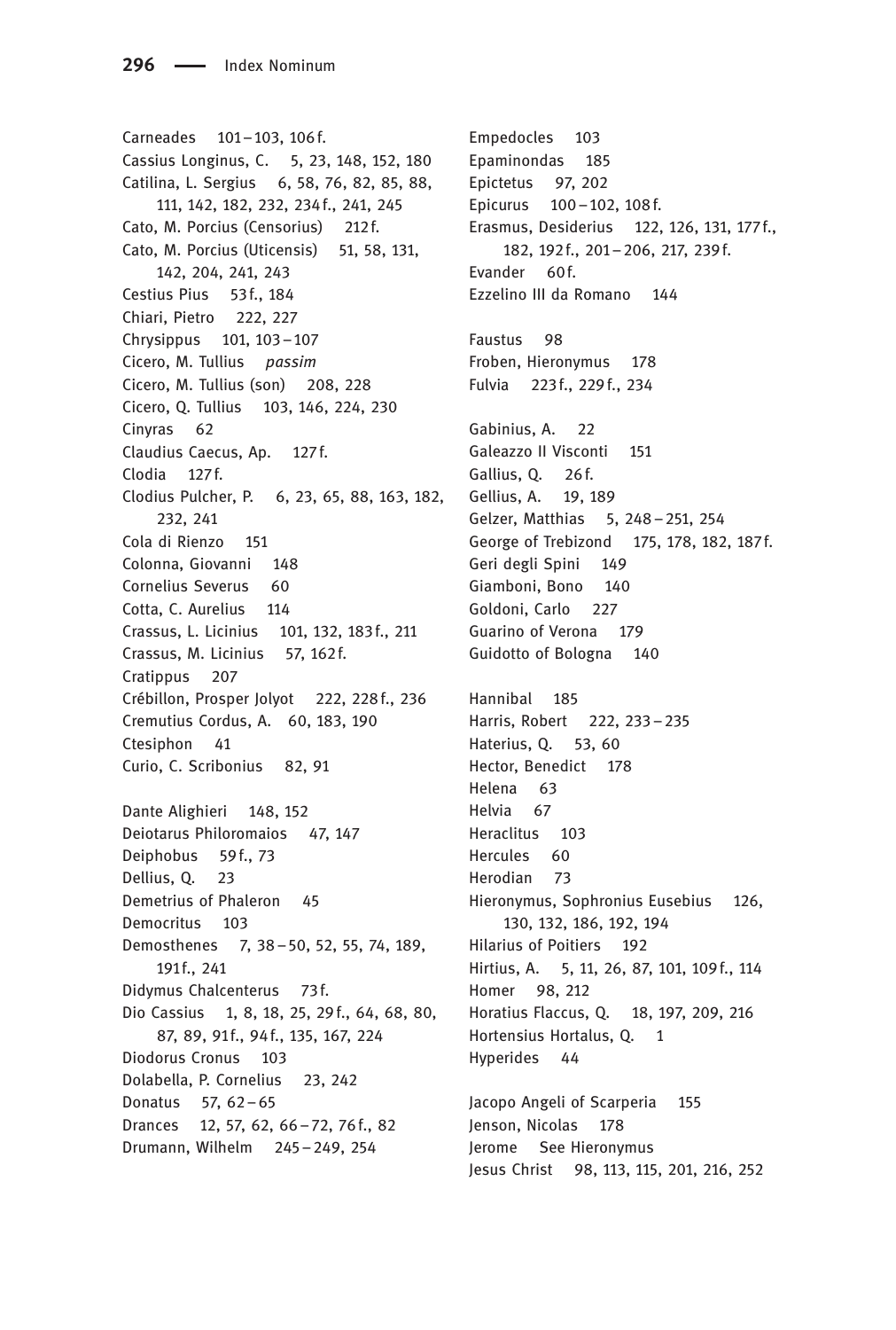John of Salisbury 147f. Judas 148 Julius (son of Mark Antony) 227 Juno 60, 75 Jupiter 98 Juvenalis, D. Junius 18f., 37, 178, 187– 189, 197 Lactantius, L. Caecilius Firmianus 99 Lamia 20, 86, 138 Lars Porsenna 71 Latinus 66f., 70 f. Lentulus Sura, P. Cornelius 88 Leonidas 253 Lepidus, M. Aemilius 17, 21, 24–27, 31, 38, 170, 179f. Leptines 45 Lipsius, Justus 239–242 Livia 228 Livius, T. 16–18, 60, 65, 190 Longinus (ps.) 43, 217 Lucanus, M. Annaeus 13, 80–86, 88f. Lucretius Carus, T. 99, 102, 104, 108 Macrobius, Ambrosius Theodosius 148 Martello, Pier Jacopo 222, 225, 228 Martialis, M. Valerius 18 Martinus of Braga 207 Maturanzio, Francesco 175, 177–182, 186– 188, 190, 194 Menexenus 185 Messalla Corvinus, M. Valerius 23 Middleton, Conyers 242, 244f. Milo, T. Annius 22f., 88 Minerva 8 Mommsen, Theodor 245, 247–249 Montesquieu, Charles-Louis de 242–244 Muret, Marc-Antoine 8, 197–202, 204– 219 Mussato, Albertino 144 Nebridius 98 Nepos, Cornelius 18 Nero (emperor) 144, 160 Nizzoli, Mario 198, 217 Nonius Marcellus 33, 123, 134f.

Octavianus See Augustus (emperor) Orosius, Paulus 133 Pansa, C. Vibius 5, 26, 87, 101 Papinius Paetus, L. 5 Paulus (apostle) 113, 143, 193 Perpiña, Pedro Juan 215f. Petrarca, Francesco 142, 144f., 151f., 158f., 201, 241 Philippus, L. Marcius (cos. 91 BC) 183 Philippus, L. Marcius (cos. 56 BC) 31 Philippus of Macedonia 40-42, 44, 47–50, 55 Piso Caesoninus, L. Calpurnius 22f., 88 Plancus, L. Munatius 19, 23, 179 Plato 2, 106, 118, 128, 146, 184f., 200, 208, 214, 216, 218, 241 Plinius Secundus (maior), C. 202 Plotinus 73, 117 Plutarch 14, 17, 25, 29, 39, 67, 91f., 162, 164, 167–169, 178f., 224, 230 Poggio Bracciolini, Gianfrancesco 162, 178 Polenton, Sicco 180f. Pompeius, Sextus 229 Pompeius Magnus, Cn. 4, 7, 22f., 45, 57f., 65, 80–85, 88–91, 110, 146f., 152f., 158f., 162–164, 167, 229, 234, 241, 245 Pomponia 224 Pomptinus, C. 162 Ponticianus 114 Popillius 53, 85 Posidonius 107 Poulton, Mark 222, 233–235 Priamus 58f. Quintilianus, M. Fabius 46, 84, 178, 189, 219 Quirinus 224 Regulus, M. Atilius 109 Romulus 188, 224 Rufinianus, Julius 132 Rufus, S. Sulpicius 19 Rusticello, Cajo 226 Saccas Ammonius 73